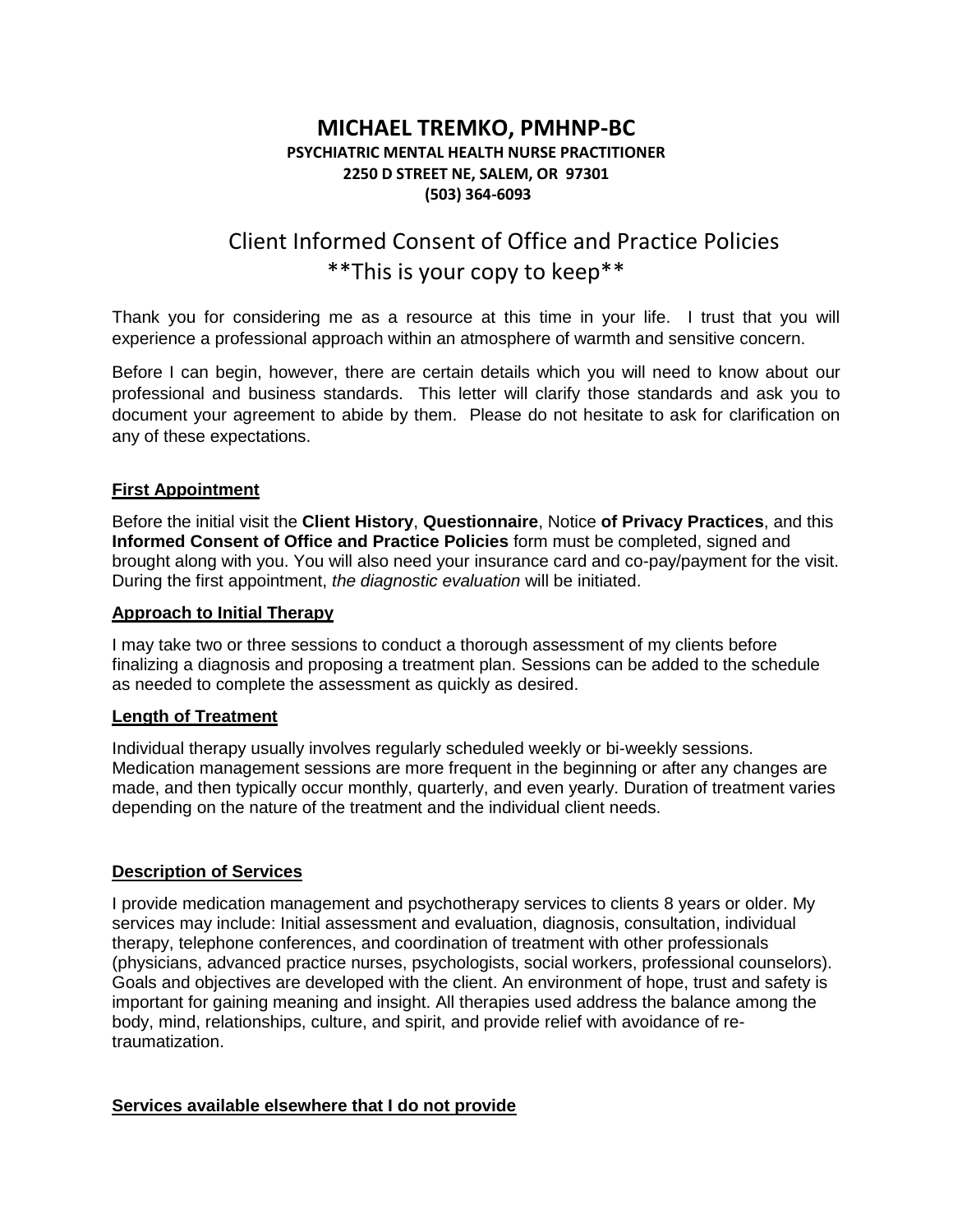I do not provide court evaluation or court testimony as it seriously undermines the therapeutic relationship. **Please inform me immediately if you are involved in, or plan to go to court.** I accept clients *only* with the specific agreement that they will not involve me in legal matters, including child custody, worker's compensation claims or criminal cases. Forensic (court) work is a specialty in which I am not trained and I am happy to refer you to someone who does this type of therapy. I do not provide legal opinions, evaluations or testify for disability or child custody cases.

-If you or I feel you need more intense services than I can provide, I reserve the right to refer you to a more appropriate provider.

## **Telephone Messages**

My regular office hours are Monday through Thurs, 9:30am-5:30pm. You may reach me or leave a voicemail for me at 503-364-6093. I check my messages at least daily and I will do my best to return all telephone calls within 24 hours. In the event of an emergency, call 911 or go to the nearest emergency department.

I am not allowed to accept or return telephone messages from friends, family, other providers, significant others, or any others who are not covered by a signed and dated ROI (Release of Information) in your file. Please sign a release ahead of time with our office if you would like friends, family, other providers, or significant others to be able to communicate about your service and care. We can discuss the various types of information that might be released at any therapy session.

## **Cancellation and No-Show Policy**

Please make your appointment a priority.

If you do not show up for your scheduled appointment, or if you need to cancel your appointment and do not notify us at least 24 hours in advance of your scheduled appointment, you will be charged a fee up to \$**250**. This is not covered by insurance.

If you are physically ill/contagious, please cancel your appointment. A late cancellation for illness will not be charged a fee. A "no call"/"no show" for illness may be addressed as any other non-cancelled appointment, including a financial cost/ responsibility.

## **Skype option**

In lieu of your in person visit, I do have the option to join you for a "Skype" conference call if you have a Skype account. Simply inform the receptionist of this decision & I will contact you via Skype. You will then avoid the cancellation fee and be able to keep your regularly scheduled visit. This is HIPAA compliant, encrypted and secure. **It may not be covered by your insurance & will be your responsibility to pay in full.**

## **Termination of Services**

**If you fail to show to an appointment without calling at least 24 hours in advance to cancel an appointment two times, or fail to show without 24 hours notice once and do not call within 30 days to reschedule you will be considered to have terminated treatment with Michael Tremko, PMHNP.** Please keep track of your scheduled appointments. If there have been multiple absences or late cancels without 24 hours notice you may be sent a letter confirming that I am no longer your provider. However, a letter is not required to end services if there is no communication with our office regarding your continued care for 30 days from a missed appointment.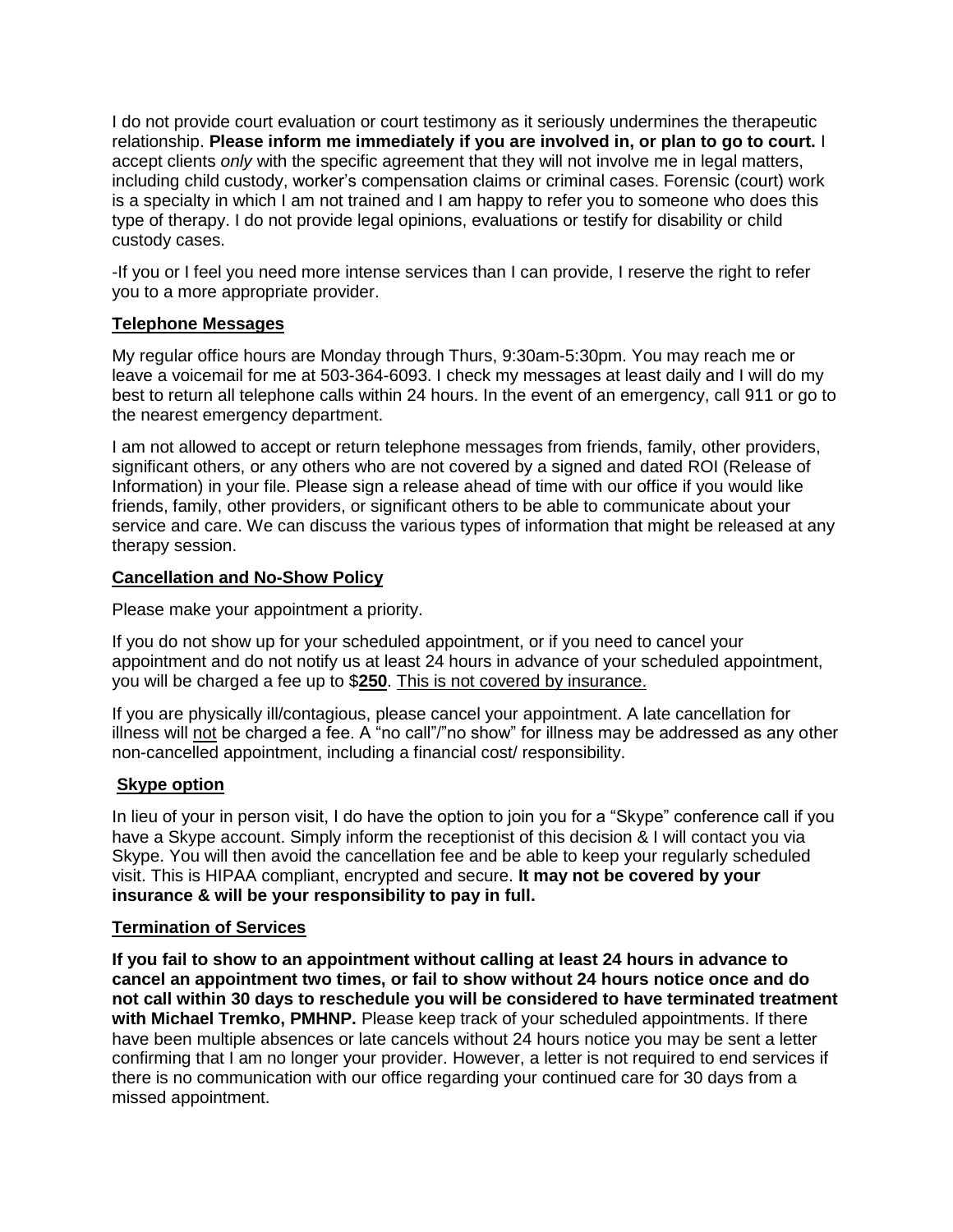If there has been a lapse in scheduled appointment times for 12 months or greater (without previous notice/confirmation with Michael Tremko, PMHNP) it may be considered that you have terminated treatment. If you wish to continue treatment at that time, an intake evaluation will be needed to update your health history and re-assess your current needs.

#### **Emergency/Urgent services**

My practice is an out-patient mental health practice and limited to Monday-Thursday at the hours specified above.

It is very important that in the event of an emergency, you call 911 or go to the nearest emergency department, or go to urgent care.

If you are in crisis and you need immediate help, you may contact:

| *Emergency (police, fire, ambulance) -                        | 911                            |
|---------------------------------------------------------------|--------------------------------|
| *Marion County Psychiatric Crisis Center (PCC) -              | 503-585-4949                   |
| *Poison Control -                                             | 503-494-8968 or 1-800-452-7165 |
| *Oregon Council on Alcoholism and Drug abuse - 1-800-923-4357 |                                |
| <i>*Clackamas County Behavioral Crisis</i>                    | 1-503-655-8585                 |

If you are able, please call me and leave a message at 503-364-6093. I will call you back within the day and, with your permission, will call the emergency room to participate in your treatment. Please give the emergency room physician my phone number to contact so we can coordinate your care. If I am out of the office and another provider is covering for me, I will provide the name and number of another PMNHP for you to call.

#### **Medication Management and Safety**

All medication has the potential to cause side effects as well as interact with other prescriptions/over-the-counter medications, herbal remedies, and with alcohol and recreational drugs. However, there is no way of testing what effects a medication will have on a specific person. Please be advised that medications used in psychiatry are often prescribed "off label" meaning they are used to treat/manage symptoms other than those for which the FDA originally granted approval. This "off label" use will be discussed during treatment planning, and the risks, benefits and alternatives will be discussed before settling a treatment plan. It is important to let me and other providers know about changes in your medications including prescriptions, herbal, over-the-counter, and recreational substances or materials that you have added or deleted from use.

**I recommend that you use the same pharmacy for all your medications for ease of refills and safety regarding interactions with other medications. Antidepressants and other mood-stabilizing agents have increased the risk of suicidal thoughts and actions in children, teenagers and young adults. Patients of all ages starting treatment should be watched closely for worsening depression, suicidal thoughts or actions, unusual changes in behavior, agitation and irritability. Families and caregivers should watch patients daily and report these symptoms immediately.** 

## **Prescription Refills**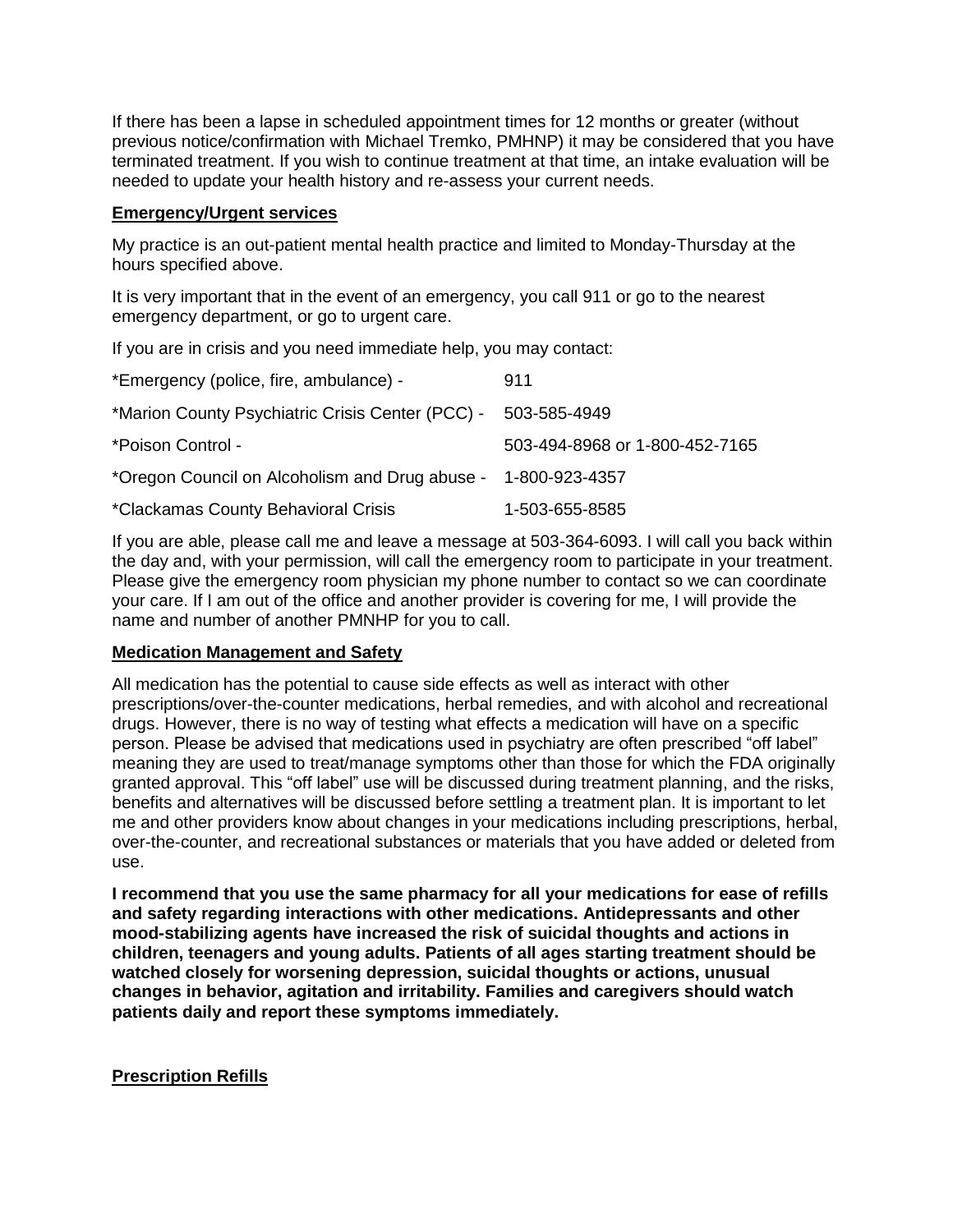My prescriptions can only be filled in Oregon. If you plan on traveling, contact me for a vacation refill at least a week before your trip. It might require a prior authorization from your insurance company, and that can take time. If you find yourself far from Oregon and can't have someone pick up your medications and mail them to you on time, make an appointment with a local provider to refill your prescriptions. Urgent care facilities have worked for my patients in the past.

Refill requests will be handled during my regular office hours. Your pharmacy can send electronic medication refill requests to me through my electronic health record and prescription software. This is the most efficient way for you to have your prescriptions filled. Please ask them not to send me a fax if they are able to send electronically.

Refills for medications are typically written during the time of your appointment. Refills are not considered an emergency and require at least three days notice. You must notify your pharmacy three days ahead of time to assure your medication refills are in place when you need them and that any problems that arise in the process can be addressed in a timely fashion. I prefer you to call in your refill to the pharmacy who will contact me directly. As I will not always be at my office to receive your request for a refill, and may not have access to your record for information, you can help me fill your prescription completely and quickly if you leave **ALL** the following information in your message;

- $\checkmark$  Your date of birth
- $\checkmark$  Your pharmacy's phone number
- $\checkmark$  Your phone number
- $\checkmark$  The full medication name (ex. Effexor XR, Ambien CR)
- $\checkmark$  The Medication strength (ex. 1mg, 20mg)
- $\checkmark$  The exact way you take the medication (ex. "one half tablet in the morning and two tablets at night"). If you do not have this information, I will not be able to call in your prescription until I am at the office with your file, which may mean a delay of several days (ex. If you call on a Thursday and I'm not back in the office until Monday morning.)

Schedule II medications, e.g. Ritalin and Adderall, can be refilled electronically. No refills can be authorized by phone or FAX. Please call me for a medication management appointment to refill these medications. Typical medication management appointments are 30 minutes in length.

## **Health Insurance Portability and Accountability Act (HIPAA)**

My practice, including my physical office, electronic records and communications are HIPAA compliant. With this policy, you have received a copy of my HIPAA privacy notice. Signing this notice indicates you have received, read, understood and had the opportunity to ask any questions about this policy. I will provide you with a copy of this notice for your records.

# **E-Mail (Restricted Use Allowed)**

I go to every effort to keep your confidentiality secure and I recommend using phone communication for your confidential personal issues rather than e-mail. E-mail is not a guaranteed confidential means of communication. If you use e-mail to communicate health needs they must be of non-urgent medication or appointment change need. I am not always connected to my e-mail and may not check it daily. Urgent needs must be handled over the phone including suicidal ideation, medications, side effects, prescriptions etc.

# **Confidentiality**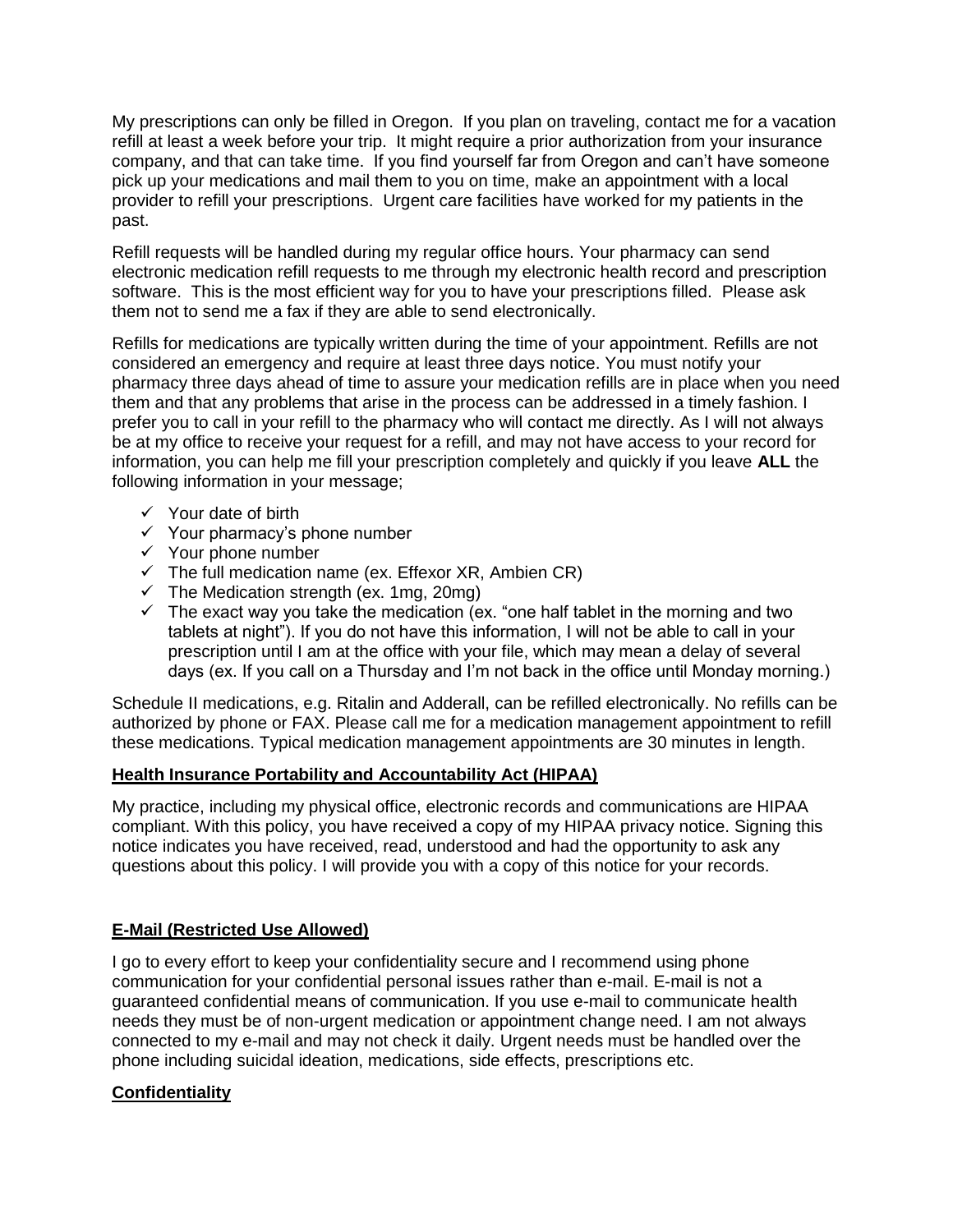As my client, you have the right to confidentiality. Unless you sign a release of information, what you tell me is confidential. However, there are some exceptions that apply and I want you to know these before you talk with me.

## **Exceptions to Confidentiality**

-The Safety of children, elders, and disabled persons is the top ethical priority. All nurse practitioners are mandated to report any suspected abuse of these populations to legal authorities. If I suspect someone is being abused, I may need to take protective action, including a report to the authorities. I will try to discuss this matter with you before I make my decision, however in emergency situations I may not be able to inform you first.

-Information about potential harm to yourself or others will be carefully evaluated. If I think there are significant risks of harm, I may need to notify the appropriate authorities and/or other people to protect you or others from harm.

-Custodial and non-custodial parents generally are granted equal access to information about their child under Oregon law.

-If you have insurance, you have already signed a waiver with your company that allows them to inspect your file.

-Your records will not be released to anyone without your written permission; however, a nurse practitioner can be compelled by court order or subpoena to testify or release records regardless of your consent.

-Oregon law allows a nurse practitioner to make a police report when crimes are committed against property or staff, without threat of violation of confidentiality.

-I may consult with other professionals for maintaining high quality treatment. Information about you will not include your name or any unique information that would allow the consultant to identify who you are. If you do not agree, you may opt-out on the signature page (last page).

#### **Ethical Guidelines**

It is my commitment to conduct my relationship with my clients according to the highest ethical and professional codes, as specified in the American Nurses Association code for Nurses. The ANA code of ethics is available online. Please be assured that I view the purpose of the therapist-client relationship to exist solely to enhance the client's welfare and achievement of therapeutic goals.

Accordingly, boundaries, both physical and emotional, will be respected at all times. When we negotiate a treatment plan, we will discuss the scope of our relationship. Please understand that I can only be your therapist. I cannot have other roles in your life, such as friend, romantic partner, or client of your work or services. Be assured that any contact you have with a therapist or physician should be free of sexual contact, dating, or sexual pressure. Any violations should be reported to the credentialing agency for that profession.

We live in a small community and unplanned or inadvertent contact outside my office may occur. It is my practice not to initiate any contact with clients in the community. You may initiate contact and I will respond out of courtesy, but I leave the choice to you for your discretion.

## **Grievance Procedure**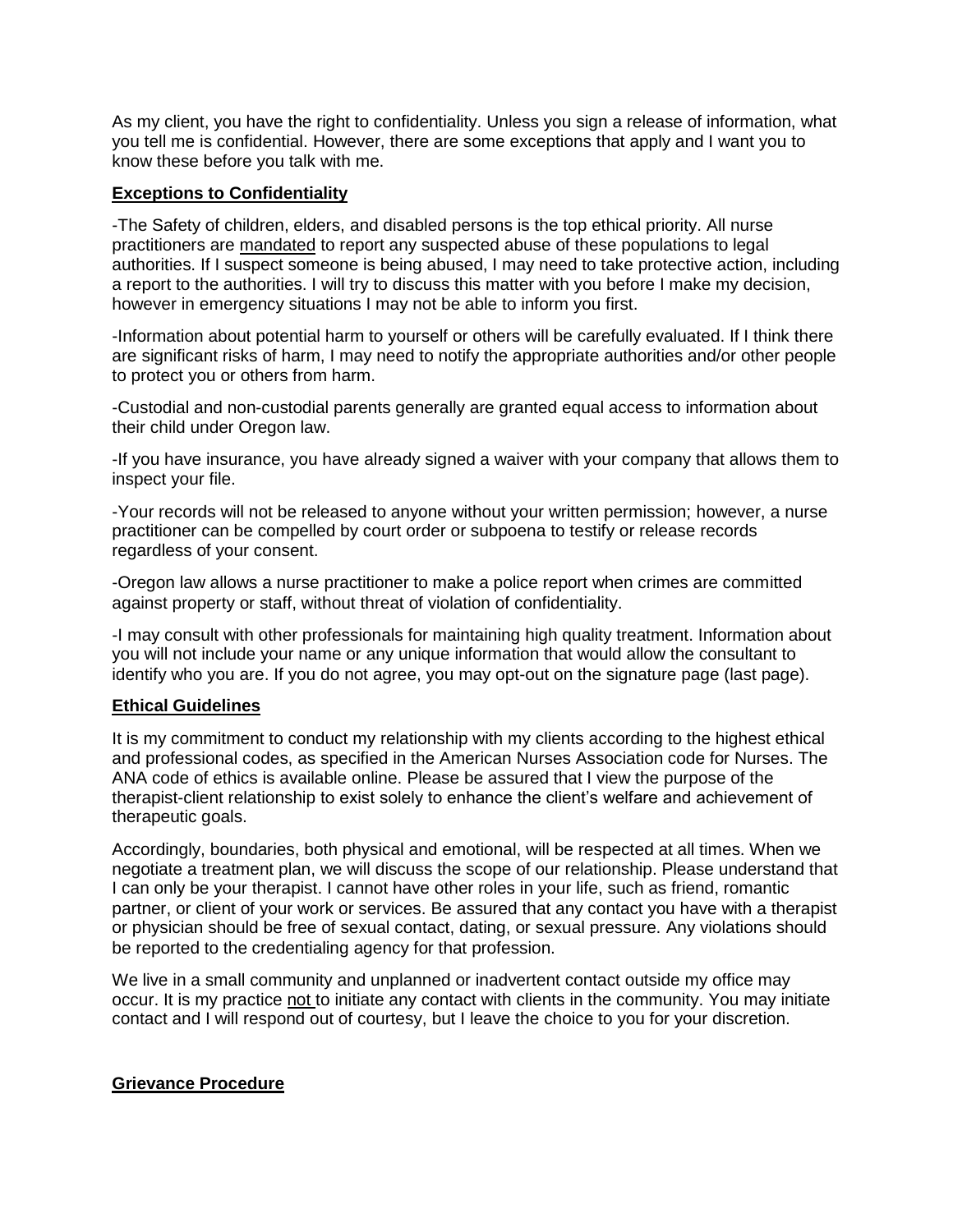**I encourage you to discuss your complaint with me first so that we can try to resolve whatever problem there may be together.** It is important for us to learn from these situations/discussions. If you feel a formal grievance is necessary, you may contact your insurance company or the Oregon State Board of Nursing at: 17938 SW Upper Boones Rd, Portland, OR, 97224. Or call them at 503-673-0685.

## **Payment agreement**

### **Hourly Fee and File Set-up**

The fee for my initial diagnostic visit varies depending on your insurance company or private payment agreement. This fee covers initial paperwork, file set-up costs, testing and confirmation of diagnosis. It is very helpful to have all paperwork completed prior to your appointment to ensure your time with me is used for assessment purposes. A 60-minute appointment with me is for 45 minutes with 15 minutes of documentation time. Medication management appointments are either 15 or 45 minutes in length.

### **Methods of Payment**

**Private payment**- Full payment is due on the day of services; this allows us to avoid clerical costs for paperwork, billing and postage. Insurance co-payments are due on the day of service. A \$10 clerical fee may be added if we have to bill you.

*Insurance Assignment*- As courtesy, insurance forms will be submitted without charge to your insurance only.

Payment for treatment is still the patient's responsibility. Any insurer not paying within 90 days of submission of bill will be treated as past due and the patient will be informed and asked to contact their insurance company accordingly. Please understand that insurance is your coverage, not ours, and we cannot guarantee any payments from your company. After 90 days, we deserve the right to send your bill to collections if no prior agreement has been made. You will also be responsible for all collections fees.

#### **Insurance and Billing Information**

-There is no charge when you call or leave a message. When *calls or emails require more than 10 minutes* of my time to complete your requested task, time may be billed by the quarter hour at the rate of \$50 per quarter hour.

-*Reports for insurance companies, disability insurance, and work related reports* **(FMLA, SDI, etc.)** are billed at the hourly rate of \$250 per hour. I encourage patients to make an appointment so we can write the report together.

-*Meetings requested on your behalf with other health care professionals* are billed at \$200 per hour fee, and we cannot charge your insurance for them.

-*Late fees*- Accounts that are in arrears for more than 30 days may require a signed payment plan. Refusal to arrange payments or to pay in full as services are provided will result in suspension of services until the bill is paid in full and/or termination of services.

If you have an insurance plan in which Michael Tremko, PMHNP does not participate or is outof-network, as a courtesy this office with nonetheless file the claim on your behalf; however,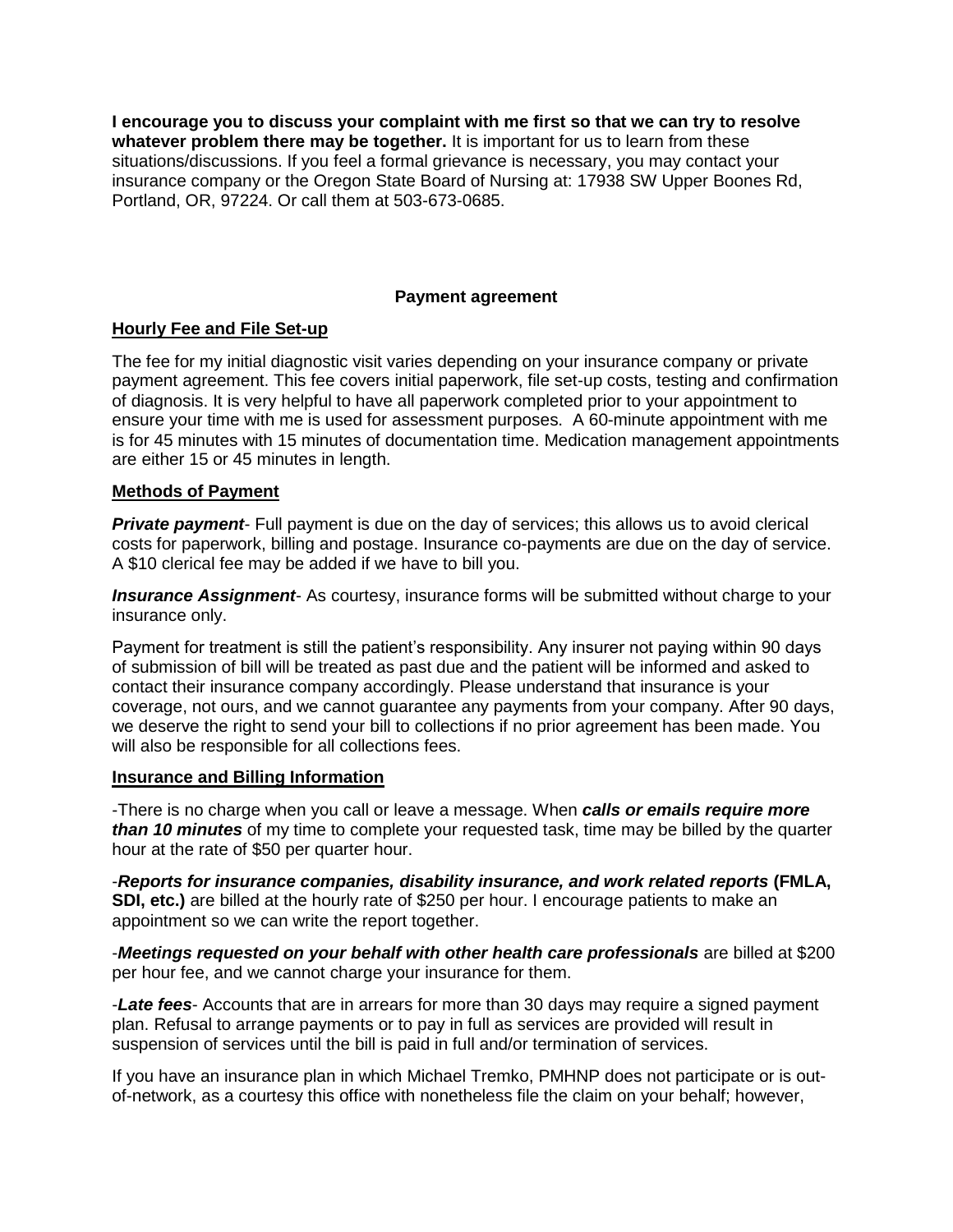payment is usually at a lower price percentage than an in-network provider and the difference between the two is your responsibility.

Michael Tremko, PMHNP is a participant with numerous insurance companies, but not all. While you will be provided with the best information available, it is your responsibility to check with your insurance company prior to the visit to verify coverage and benefits.

It is your responsibility to ensure that any required pre-authorization is in place and available to your provider prior to the visit. Visits may be rescheduled or you will be financially responsible due to lack of pre-authorization. This occurrence is rare, but if you call your insurance, you can ask for the benefits for "outpatient mental health office visit" and you can find out if authorization is required for my services through your plan.

You are required to pay any co-pay and/or deductible at the time of the visit. Payment may be made with cash, check, or accepted credit cards (Visa, MasterCard)

If we are working on a disputed claim on your behalf, you will be financially responsible until such dispute is settled. It sometimes can take a lengthy period of time to resolve some disputes.

The billing manager is pleased to assist you with insurance questions that relate to how a claim was filed or provide additional information the insurance carrier might need to process the claim. Specific coverage issues, however, can only be addressed between the insurance company and the subscriber of the policy. (The phone number is usually printed on the business card).

Your provider is unable to change a diagnosis code or procedure code solely for the purpose of securing reimbursement from any insurance carrier. Such action is considered unethical and fraudulent.

**It is your responsibility to provide our staff with current, correct insurance information and to bring your current card to each visit. You will be financially responsible for any services received wherein this office has been provided with incorrect or outdated insurance information.** 

Overpayments are sometimes held over for a future visit if you are continuing to see your provider. If you think a refund is due, please contact the business manager.

A service charge of \$30 will be assessed for all checks returned by your bank for nonsufficient funds or written on a closed account.

If payment is not received services may be discontinued.

Thank you again for considering me as a helping resource.

Sincerely,

Michael Tremko, PMHNP

Psychiatric Mental Health Nurse Practitioner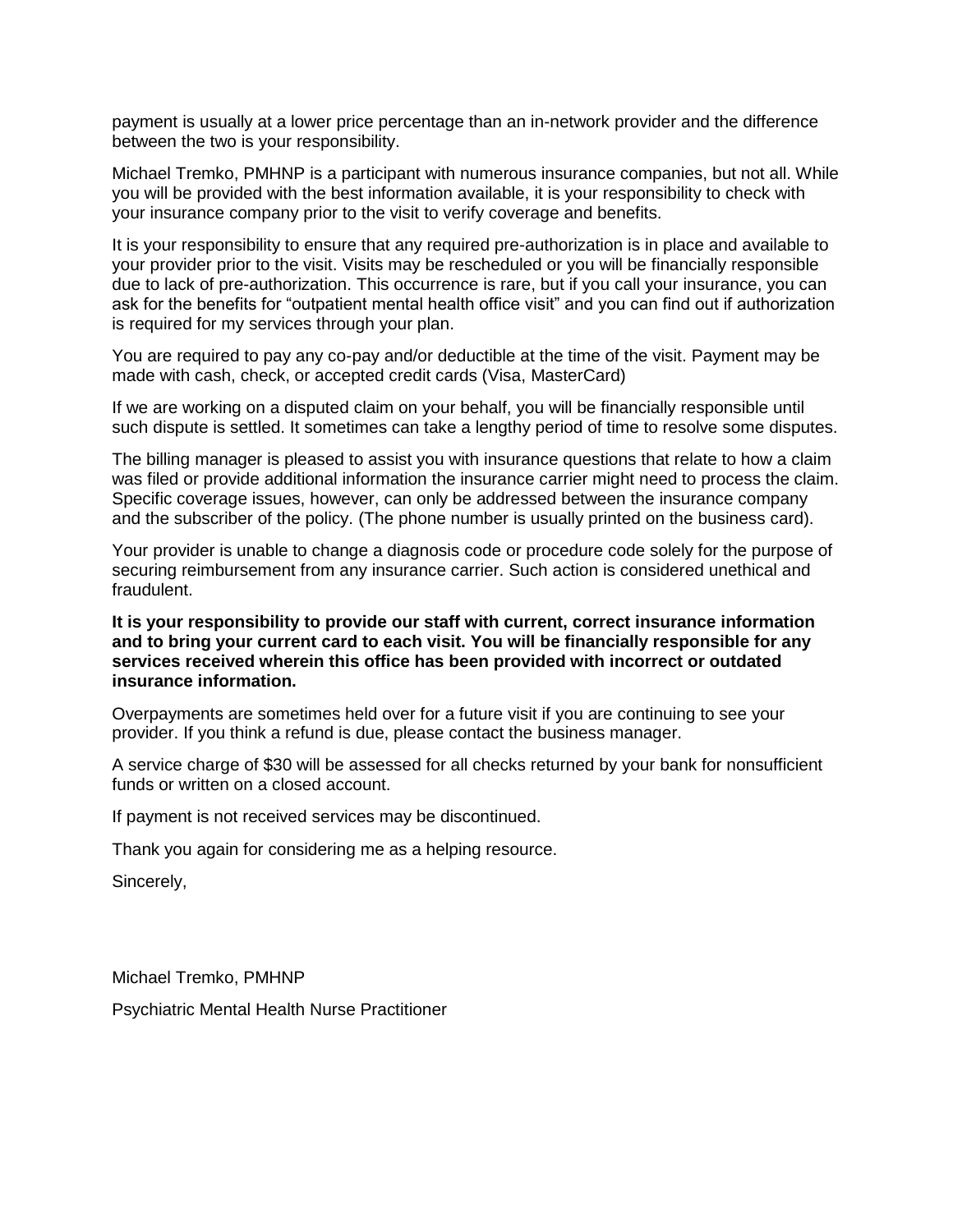\*\*\*\*\*\*\*\* This page intentionally left blank \*\*\*\*\*\*\*\*